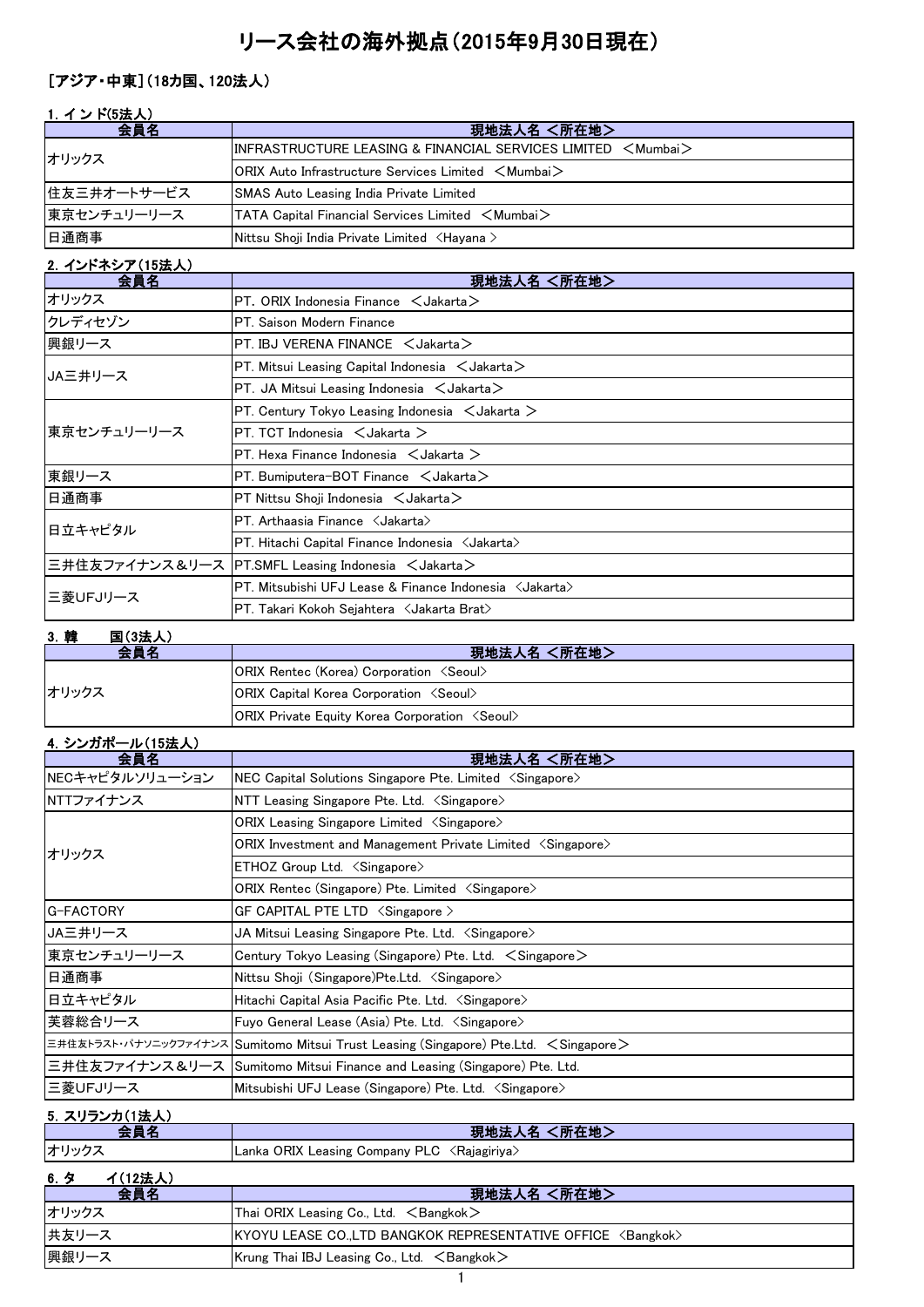| 住友三井オートサービス | Sumitomo Mitsui Auto Leasing & Service (Thailand) Co., Ltd. <bangkok></bangkok> |
|-------------|---------------------------------------------------------------------------------|
| 東京センチュリーリース | TISCO Tokyo Leasing Co., Ltd. <bangkok></bangkok>                               |
|             | $HTC$ Leasing Co., Ltd. $\leq$ Bangkok $>$                                      |
| 東銀リース       | $BTMU$ Leasing (Thailand) Co., Ltd. $\leq$ Bangkok $>$                          |
| 日通商事        | Nittsu Shoji (Thailand) Co., Ltd. <ayutthaya></ayutthaya>                       |
|             | Nittsu Shoji Leasing (Thailand) Co., Ltd. <bangkok></bangkok>                   |
| 日立キャピタル     | Hitachi Capital (Thailand) Co., Ltd. <bangkok></bangkok>                        |
|             | 三井住友ファイナンス&リース SMFL Leasing (Thailand) Co., Ltd. <bangkok></bangkok>            |
| ■三菱UFJリース   | Bangkok Mitsubishi UFJ Lease Co., Ltd. <bangkok></bangkok>                      |

## 7.台 湾(5法人)

| 会員名         | 現地法人名 <所在地>                               |
|-------------|-------------------------------------------|
|             | ORIX Taiwan Corporation <台北>              |
| オリックス       | ORIX Auto Leasing Taiwan Corporation <台北> |
|             | ORIX Taiwan Asset Management Company <台北> |
| JA三井リース     | ┃日商三井租賃事業股份有限公司 台北分公司                     |
| 東京センチュリーリース | 統一東京股份有限公司 <台北>                           |

| 8. 中      | <b>国(25法人、香港除く)</b> |                                                                              |
|-----------|---------------------|------------------------------------------------------------------------------|
|           | 会員名                 | 現地法人名 <所在地>                                                                  |
| NTTファイナンス |                     | 環宇郵電国際租賃有限公司 〈北京〉                                                            |
|           | オリックス               | ORIX Rentec (Tianiin) Corporation <天津>                                       |
|           |                     | ORIX China Corporation <上海>                                                  |
|           |                     | CHINA RAILWAY LEASING CO., LTD. <上海>                                         |
|           |                     | Beijing Oriental Jicheng Co., Ltd. $\lt t$ 北京 $>$                            |
|           |                     | ORIX (China) Investment Co., Ltd <大連>                                        |
|           |                     | Pang Da ORIX Auto Leasing Co., Ltd. <北京>                                     |
| 興銀リース     |                     | 興銀融資租賃(中国)有限公司 <上海>                                                          |
|           |                     | 東瑞盛世利融資租賃有限公司 <上海>                                                           |
|           |                     | 東瑞盛世利(上海)商業保理有限公司 <上海>                                                       |
|           | 東京センチュリーリース         | 統盛融資租賃有限公司 <蘇州>                                                              |
|           |                     | 蘇州高新福瑞融資租賃有限公司 <蘇州>                                                          |
|           |                     | 東銀租賃咨詢(上海) 有限公司 <上海>                                                         |
| 東銀リース     |                     | 東銀融資租賃(天津) 有限公司 <天津>                                                         |
|           |                     | 東銀利市商業保理(上海)有限公司 <上海>                                                        |
| 日通商事      |                     | 日通商事(武漢)倉儲有限公司 〈武漢〉                                                          |
|           |                     | 日通商事(上海)貿易有限公司 〈上海〉                                                          |
| 日立キャピタル   |                     | Hitachi Capital Leasing (China) Co.,Ltd.(日立租賃(中国)有限公司) <北京>                  |
|           |                     | Hitachi Capital Factoring (China) Co., Ltd.                                  |
| 芙蓉総合リース   |                     | 芙蓉綜合融資租賃(中国)有限公司 〈上海 〉                                                       |
|           |                     | Sumitomo Mitsui Finance and Leasing (China) Co., Ltd. (三井住友融資租賃(中国)有限公司)〈広州〉 |
|           | 三井住友ファイナンス&リース      | Shanghai Sumitomo Mitsui Finance and Leasing Co.,Ltd (上海三井住友融資租賃有限公司)        |
|           | 三菱UFJリース            | Mitsubishi UFJ Lease & Finance (China) Co. Ltd. < Shanghai>                  |
|           |                     | Hongling Financial Leasing Co.,Ltd.(宏菱融資租賃(上海)有限公司) <shanghai></shanghai>    |
|           |                     | DMC Energy Management Services (Shenzhen) Co. Ltd.                           |

## 8.中 国 (香 港)(11法人)

| 会員名             | 現地法人名 <所在地>                                                              |
|-----------------|--------------------------------------------------------------------------|
| NECキャピタルソリューション | NEC Capital Solutions Hong Kong Limited <九龍>                             |
| オリックス           | <b>ORIX Asia Limited</b>                                                 |
|                 | <b>ORIX Asia Capital Limited</b>                                         |
| 首都圏リース          | DFL-Shutoken Leasing (Hong Kong) Company Limited 〈香港〉                    |
| ディー・エフ・エル・リース   |                                                                          |
| 東京センチュリーリース     | Tokyo Leasing (Hong Kong) Ltd. <香港>                                      |
| 東銀リース           | BOT Lease (Hong Kong) Co., Ltd.                                          |
| 日通商事            | 日通商事(香港)有限公司                                                             |
| 日立キャピタル         | Hitachi Capital (Hong Kong) Ltd. <hong kong=""></hong>                   |
|                 | Fuyo General Lease (HK) Limited                                          |
| 芙蓉総合リース         |                                                                          |
|                 |                                                                          |
|                 | 三井住友ファイナンス&リース Sumitomo Mitsui Finance and Leasing (Hong Kong) Limited   |
| 三菱UFJリース        | Mitsubishi UFJ Lease & Finance (Hong Kong) Limited <hong kong=""></hong> |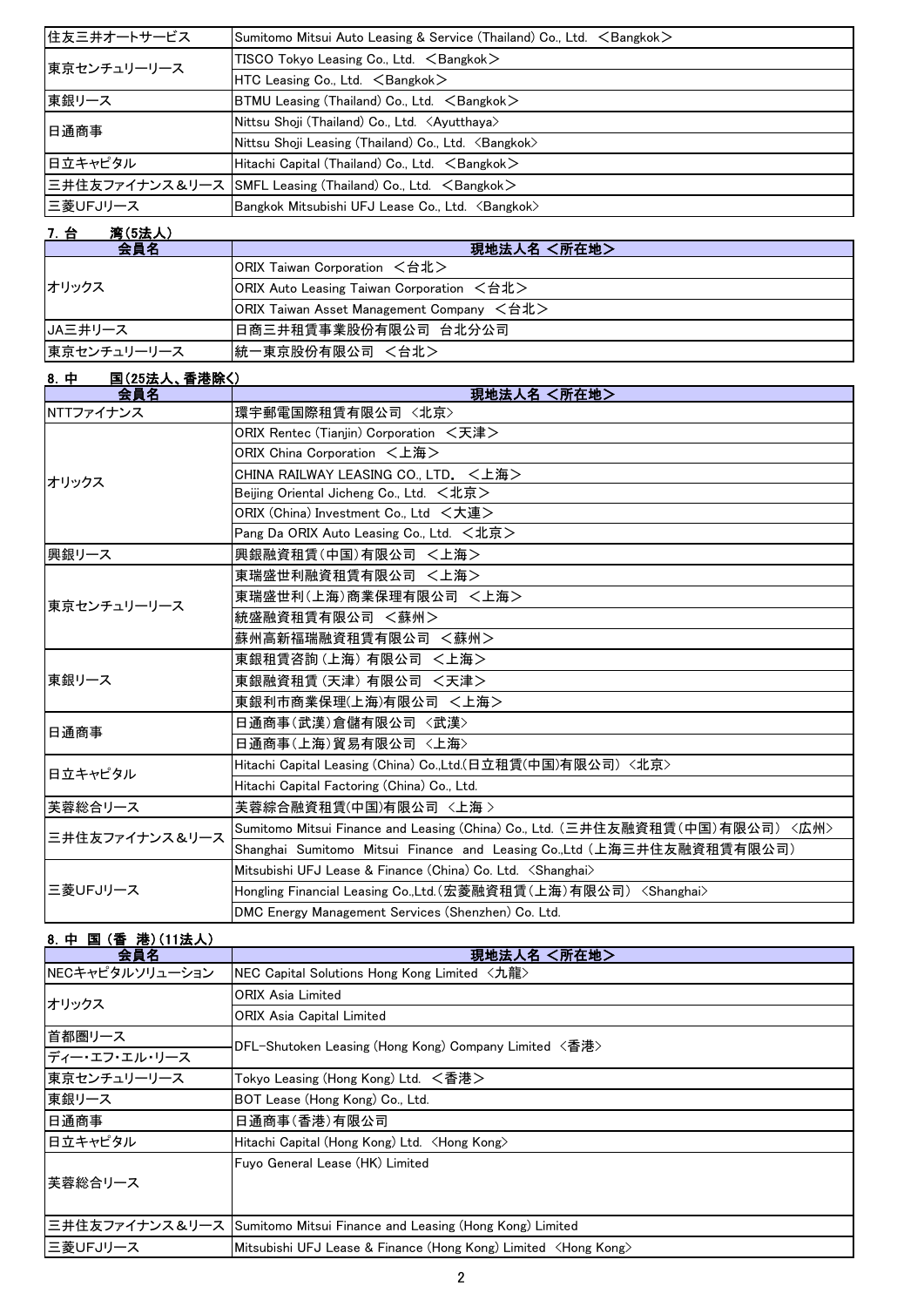| 9. パキスタン(1法人) |  |
|---------------|--|
|               |  |

| ᅀᆯᅍ                | <所在地><br>現地法人名 |
|--------------------|----------------|
| オリックス              |                |
| $10.7112$ $(22.1)$ |                |

| 10. フィリピン(6法人) |                                                                            |
|----------------|----------------------------------------------------------------------------|
| 会員名            | 現地法人名 <所在地>                                                                |
| オリックス          | ORIX METRO Leasing and Finance Corporation $\langle$ Makati city $\rangle$ |
|                | <b>ORIX Auto Leasing Philippines Corporation <makati city=""></makati></b> |
|                | Global Business Power Corporation <makati city=""></makati>                |
| 興銀リース          | Japan-PNB Leasing & Finance Corp. $\leq$ Manila $\geq$                     |
| 東京センチュリーリース    | BPI Century Tokyo Lease & Finance Corporation $\leq$ Manila $\geq$         |
| 東銀リース          | BOT Lease and Finance Philippines, Inc. $\leq$ Manila $\geq$               |

## 11.マレーシア(11法人)

| 会員名             | 現地法人名 <所在地>                                                                |
|-----------------|----------------------------------------------------------------------------|
| NECキャピタルソリューション | NEC Capital Solutions Malaysia Sdn. Bhd. <kuala lumpur=""></kuala>         |
| オリックス           | ORIX Leasing Malaysia Berhad $\leq$ Kuala Lumpur $\geq$                    |
|                 | ORIX Credit Malaysia Sdn. Bhd. $\leq$ Kuala Lumpu $\geq$                   |
|                 | ORIX Car Rentals Sdn. Bhd. < Kuala Lumpur>                                 |
|                 | ORIX Rentec (Malaysia) Sdn. Bhd. $\leq$ Kuala Lumpur $\geq$                |
|                 | ORIX Auto Leasing Malaysia Sdn. Bhd. $\leq$ Kuala Lumpur $\geq$            |
|                 | ORIX Asset Management Malaysia Sdn. Bhd. $\leq$ Kuala Lumpur $\geq$        |
| 東京センチュリーリース     | Century Tokyo Capital (Malaysia) Sdn. Bhd. <kuala lumpur=""></kuala>       |
| 日通商事            | Nittsu Shoji (Malaysia) Sdn. Bhd. < Johor>                                 |
| 日立キャピタル         | Hitachi Capital Malaysia Sdn.Bhd. <penang></penang>                        |
|                 | 三井住友ファイナンス&リース SMFL Leasing (Malaysia) Sdn. Bhd. <kuala lumpur=""></kuala> |

| 12. ベトナム(2法人) |                                                                                                         |
|---------------|---------------------------------------------------------------------------------------------------------|
| 会員名           | 現地法人名 <所在地>                                                                                             |
| オリックス         | Indochina Capital Corporation $\lt$ Ho Chi Minh City $\gt$                                              |
| 三菱UFJリース      | Mitsubishi UFJ Lease & Finance Co. Ltd. Ho Chi Minh City Representative Office <ho chi="" minh=""></ho> |

## <u>13.モンゴル(2法人)</u><br>| 会員名 会員名 現地法人名 <所在地>

| .                | ____<br>--------                                       |
|------------------|--------------------------------------------------------|
| エムジ<br>$-$<br>∸∸ | TDB Leasing LLC 〈ウランバートル〉                              |
|                  |                                                        |
| オリックス            | <ulaanbaatar><br/>FenGer Financial Group</ulaanbaatar> |
|                  |                                                        |
|                  |                                                        |

# 14. アラブ首長国連邦(1法人)

| .<br>- 23    | 現地法人名<br>〈所在地〉                            |
|--------------|-------------------------------------------|
| オリックス        | IAI Hail ORIX Finance PSC <dubai></dubai> |
| 16 ナラニン/1注上1 |                                           |

| 15. オマーン(1法人)    |                                                                               |
|------------------|-------------------------------------------------------------------------------|
|                  | 現地法人名 <所在地>                                                                   |
| オリックス            | <b>Oman ORIX Leasing Company SAOG <math>\lt M</math>uscat<math>\gt</math></b> |
| 16. サウジアラビア(2法人) |                                                                               |

| - 10. ノ ノノノ ノヒノ (ムム人) |                                                        |
|-----------------------|--------------------------------------------------------|
| 会員名                   | 現地法人名 <所在地>                                            |
| オリックス                 | Saudi ORIX Leasing Company $\leq$ Riyadh $\geq$        |
| ニ菱UFJリース              | Ajil Financial Services Company Ltd. <jeddah></jeddah> |
| 17. トルコ(1法人)          |                                                        |
| 会員名                   | 現地法人名 <所在地>                                            |
| ニ菱UFJリース              |                                                        |
|                       |                                                        |

| 18. バレーン(1法人)                                                                     |
|-----------------------------------------------------------------------------------|
|                                                                                   |
| The Mediterranean & Gulf Insurance & Reinsurance Company B.S.C. <manama></manama> |
| オリックス                                                                             |

## [北米・中南米](4カ国、23法人)

## 19.アメリカ合衆国(18法人)

| 会員名     | 現地法人名 <所在地>                                                                           |
|---------|---------------------------------------------------------------------------------------|
| オリックス   | ORIX USA Corporation <dallas, tx=""></dallas,>                                        |
|         | $RED$ Capital Group $\leq$ Columbus, OH $>$                                           |
|         | Mariner Investment Group LLC <harrison, ny=""></harrison,>                            |
|         | Enovity, Inc. $\leq$ San Francisco, CA $>$                                            |
| UA三井リース | <b>JA Mitsui Leasing Capital Corporation <math>\lt</math>New York<math>\gt</math></b> |
|         | JAML Capital Management, LLC $\leq$ New York $\geq$                                   |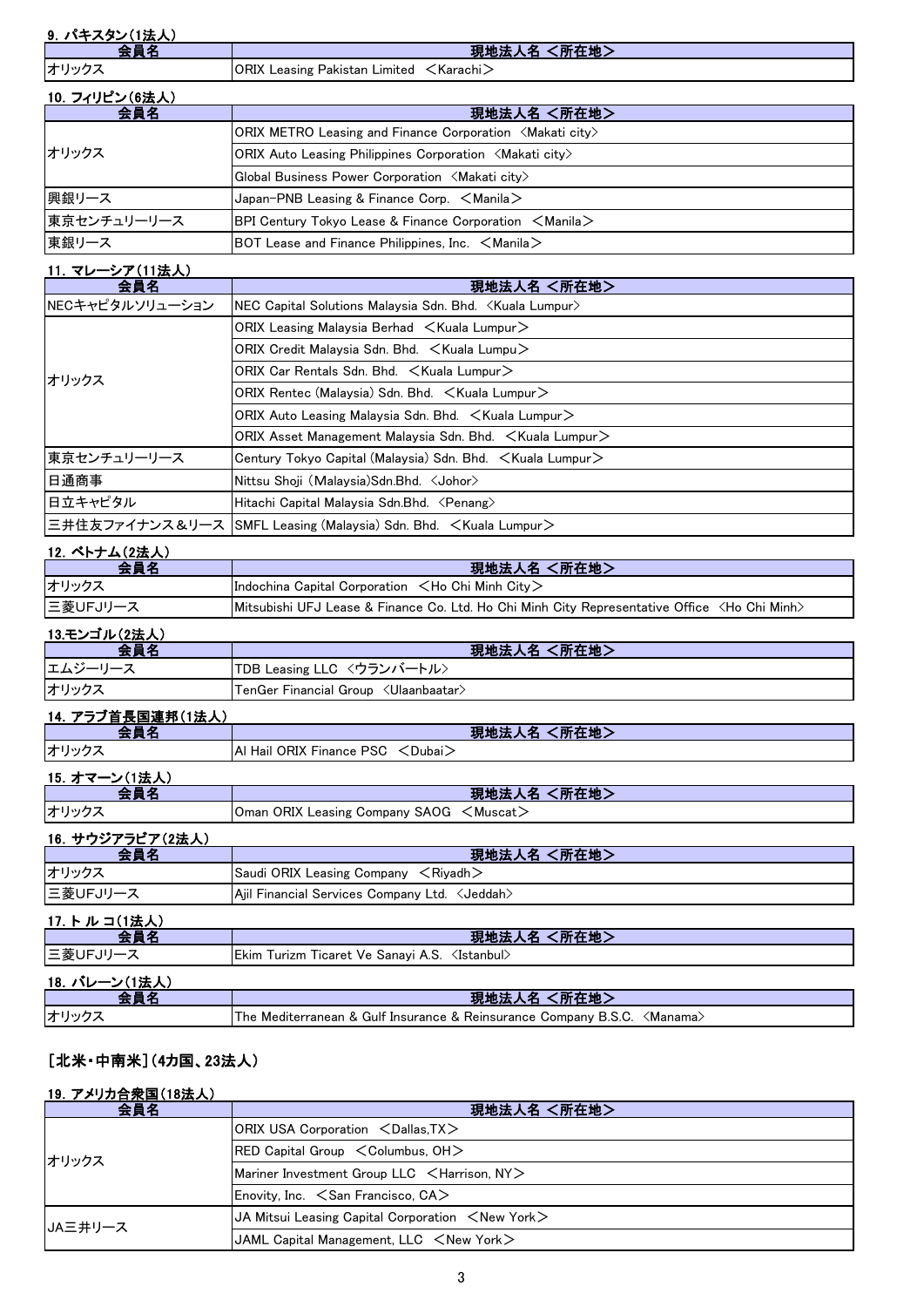| 東京センチュリーリース | Century Tokyo Leasing (USA) Inc. < Purchase, NY>                                            |
|-------------|---------------------------------------------------------------------------------------------|
|             | $TC-CIT$ Aviation U.S., Inc. $\lt$ New York $\gt$                                           |
|             | CSI Leasing, Inc. $\leq$ St. Louis $\geq$                                                   |
|             | $GA$ Telesis, LLC $\leq$ Florida $>$                                                        |
| 日通商事        | Nittsu Shoji U.S.A., Inc. $\leq$ Arlington Heights, IL $>$                                  |
|             | $NEX$ Transport Inc. $\leq$ East Liberty, OH $>$                                            |
| 日立キャピタル     | Hitachi Capital America Corp. $\leq$ Norwalk. CT $>$                                        |
| 芙蓉総合リース     | Fuyo General Lease (USA) Inc. $\leq$ New York $\geq$                                        |
| 三菱UFJリース    | Mitsubishi UFJ Lease & Finance (U.S.A.) Inc. <florence, ky=""></florence,>                  |
|             | Mitsubishi UFJ Lease & Finance Co. Ltd., New York Representative Office <new york=""></new> |
|             | Jackson Square Aviation, LLC $\langle$ San Francisco,CA $\rangle$                           |
|             | Beacon Intermodal Leasing, LLC <boston, ma=""></boston,>                                    |

# 20. カナダ(3法人)

| 会員名           | 現地法人名 <所在地>                                                          |
|---------------|----------------------------------------------------------------------|
| 日立キャピタル       | Hitachi Capital Canada Corp. <toronto></toronto>                     |
|               | CLE Canadian Leasing Enterprises Ltd. $\leq$ Quebec $\geq$           |
| 芙蓉総合リース       | Fuyo General Lease (Canada) Inc. <tronto></tronto>                   |
| 21. ブラジル(1法人) |                                                                      |
| 会員名           | 現地法人名 <所在地>                                                          |
| オリックス         | ORIX Brazil Investments and Holdings Limited $\leq$ Sao Paulo $\geq$ |
| 22. メキシコ(1法人) |                                                                      |
| 会員名           | 現地法人名 <所在地>                                                          |
| 日通商事          | Nittsu Shoji Mexico                                                  |

## [欧州](7カ国、20法人)

#### 23. アイルランド(8法人)

| 会員名         | 現地法人名 <所在地>                                                                                                                                                  |
|-------------|--------------------------------------------------------------------------------------------------------------------------------------------------------------|
| オリックス       | ORIX Aviation Systems Limited <dublin></dublin>                                                                                                              |
| 東京センチュリーリース | $TC$ Aviation Capital Ireland Limited $\langle$ Dublin $\rangle$                                                                                             |
|             | $TC-CIT$ Aviation Ireland Limited $\langle$ Dublin $\rangle$                                                                                                 |
| 芙蓉総合リース     | $FGL$ Aircraft Ireland Limited $\langle$ Dublin $\rangle$                                                                                                    |
|             | 三井住友ファイナンス&リース SMBC Aviation Capital Limited                                                                                                                 |
| 三菱UFJリース    | <code>IM</code> itsubishi <code>UFJ</code> Lease & Finance (Ireland) <code>Limited <math>\,</math> <code>CD</code>ublin<math>\,</math><math>\,</math></code> |
|             | Jachson Square Aviation Ireland Limited <dublin></dublin>                                                                                                    |
|             | Engine Lease Finance Corporation <shannon></shannon>                                                                                                         |

#### 24. イギリス(5法人)

| 会員名         | 現地法人名 <所在地>                                                    |
|-------------|----------------------------------------------------------------|
| 興銀リース       | IBJ Leasing (UK) Limited $\lt$ London $\gt$                    |
| 東京センチュリーリース | $\mathsf{Tokyo}$ Leasing (UK) PLC $\mathsf{Chondon}\mathsf{C}$ |
| 日立キャピタル     | $Hitachi$ Capital (UK) PLC $\leq$ Surrey $>$                   |
|             | $ $ Hitachi Capital Vehicle Solutions Ltd. $\,<$ Berkshire $>$ |
| 芙蓉総合リース     | Aircraft Leasing and Management Limited <crawley></crawley>    |

# 25. オランダ (2法人)

| ____  | 現地法人名 <所在地>                                           |
|-------|-------------------------------------------------------|
| オリックス |                                                       |
|       | 三井住友ファイナンス&リース SMBC Aviation Capital Netherlands B.V. |

## 26. ドイツ(1法人)

| 会員名            | 現地法人名 <所在地>                                                    |
|----------------|----------------------------------------------------------------|
| 東銀リース          | <b>BTMU Lease (Deutschland) GmbH <dusseldorf></dusseldorf></b> |
| 27. ポーランド(2法人) |                                                                |
| 会員名            | 現地法人名 <所在地>                                                    |
| オリックス          | ORIX Polska S.A. < Warsaw>                                     |
| 日立キャピタル        | Corpo Flota Sp. z o.o. <warsaw></warsaw>                       |
| 28. ロシア(1法人)   |                                                                |
| 会員名            | 現地法人名 <所在地>                                                    |
| 東銀リース          | BOT Lease (Eurasia) LLC. <moscow></moscow>                     |